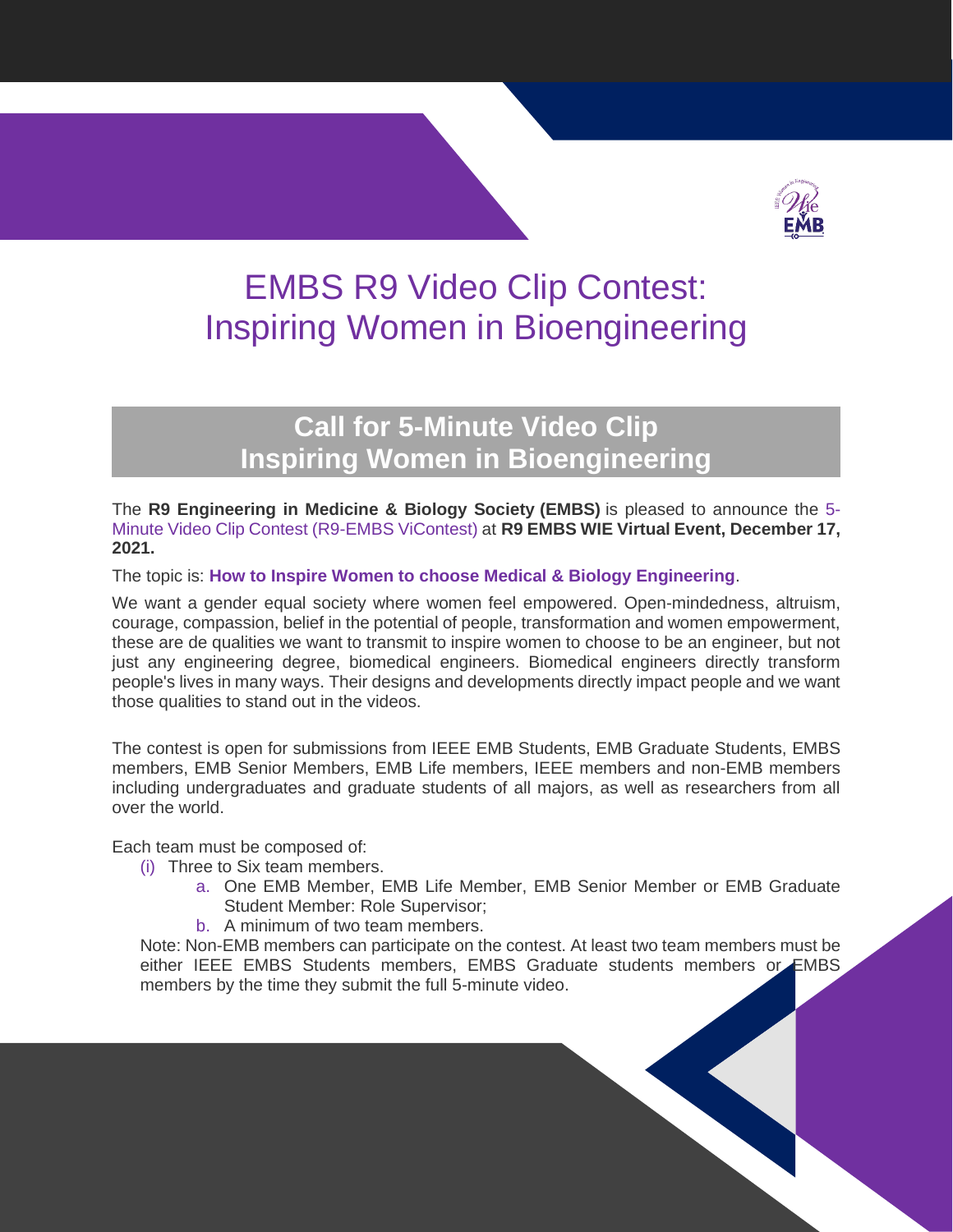

## EMBS R9 Video Clip Contest: Inspiring Women in Bioengineering

### **Call for 5-Minute Video Clip Inspiring Women in Bioengineering**

#### **Schedule**

**1. Submission deadline: December 3, 2021 Member's Vote open** December 6, 2021. **Member's Vote close** December 10, 2021.

Each submission should include a full 5-minute video in mp4 format. The EMB members will select the best 5 teams via online votes. Votes open on December 6, 2021, close on December 10, 2021. The Organizing Committee (OC) will notify the best 5 teams to prepare to present their videos on December 17, 2021.

### **2. Final selection** at **R9 EMB WIE Virtual Event**

**Event date:** December 17, 2021

The five finalists will present their video and explain the idea behind it. The Organizing Committee (OC) will then present the awards winners.

> **Awards st Prize 800 USD nd Prize 400 USD rd Prize 200 USD**

Remember that the video will inspire future generations of Biomedical Engineers. The winning videos will be included in the R9 EMB website.